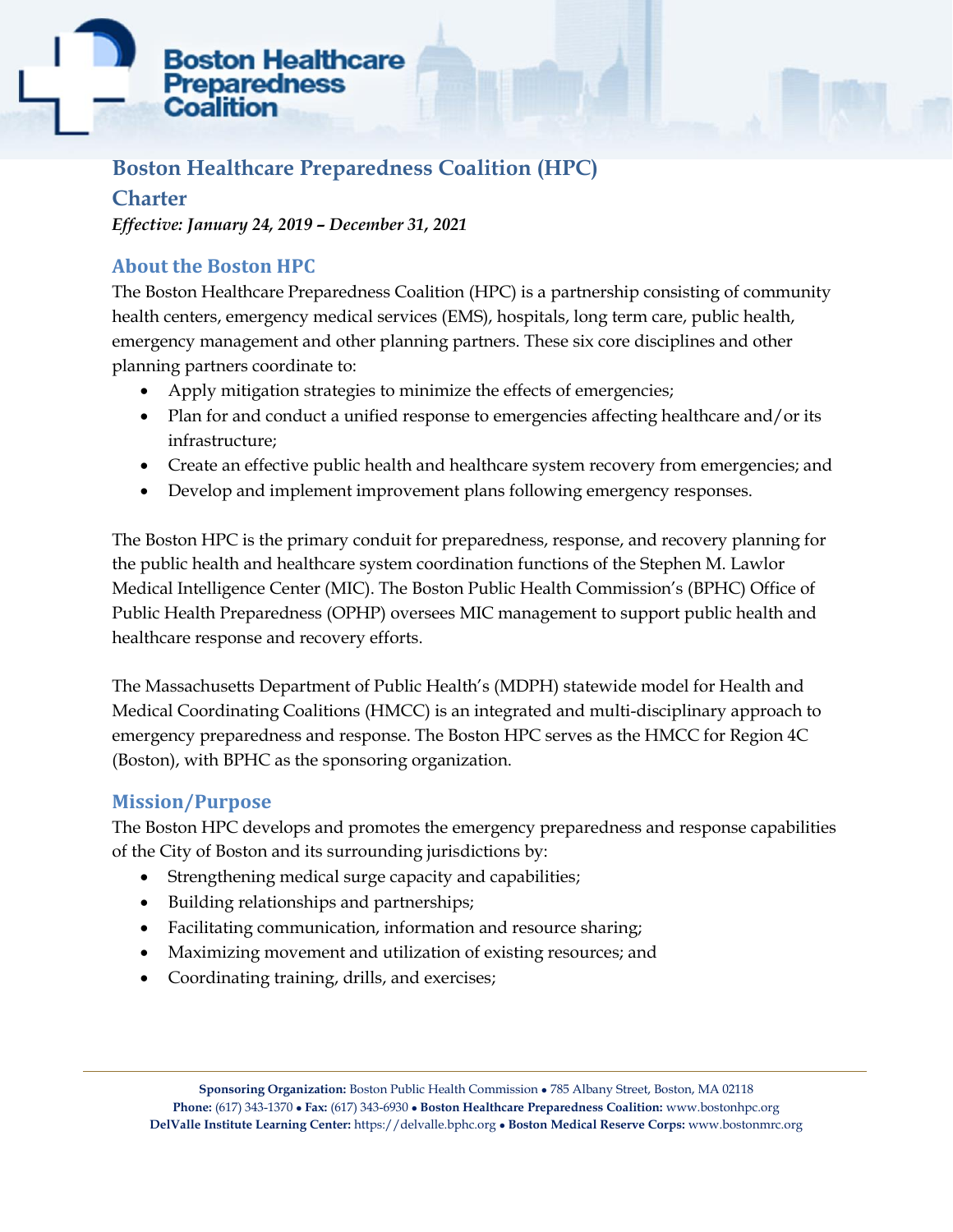The work of the Boston HPC is based on the needs and priorities established by Boston HPC members. The Boston HPC will conduct other work as guided by MDPH and the US Health and Human Services Assistant Secretary for Preparedness and Response (ASPR) capabilities.

## **Membership**

Coalition membership is open to healthcare organizations or supporting entities within Boston and surrounding communities that agree to work collaboratively on healthcare emergency preparedness and response activities. Eligible organizations must sign a Boston HPC charter and submit it to the Boston HPC Manager in order to be considered a member of the Boston HPC. Charters must be re-signed every 3 years by member organizations. Organizations will designate a primary and secondary point of contact for coalition business and meetings, to be provided on the Contact Information Page.

Two types of membership are available to Coalition members: Voting Members and Non-Voting Members.

## **Voting Members**

Eligibility: Voting membership is open to public health and healthcare institutions, as well as healthcare associations that operate within the City of Boston. Providers with service areas operating in the City of Boston and participants in the Boston Area Ambulance Mutual Aid (BAMA) network may be considered as voting members.

Voting member responsibilities include:

- Attending bimonthly meetings and participating in coalition working groups and planning efforts;
- Proposing coalition projects to the executive committee via the project proposal process and providing comments and feedback on coalition policy changes;
- Participating in coalition sponsored training, exercises and drills; and
- Participating in the development of coalition plans, agreements and emergency preparedness and response plans.

Voting members are able to vote in general Coalition votes if they qualify as members in good standing. Voting members are considered in good standing if the organization has attended four of the last six meetings. If an individual representing a member organization withdraws from participation, a new representative should be appointed within 90 days.

#### **Non-Voting Members**

Eligibility: Non-voting membership is open to public health, healthcare institutions, and healthcare associations that do not operate within the City of Boston (the boundary for Region 4c). These stakeholders may participate in the Boston HPC but their voting rights will remain with their home HMCC. In addition, organizations and entities that are integral planning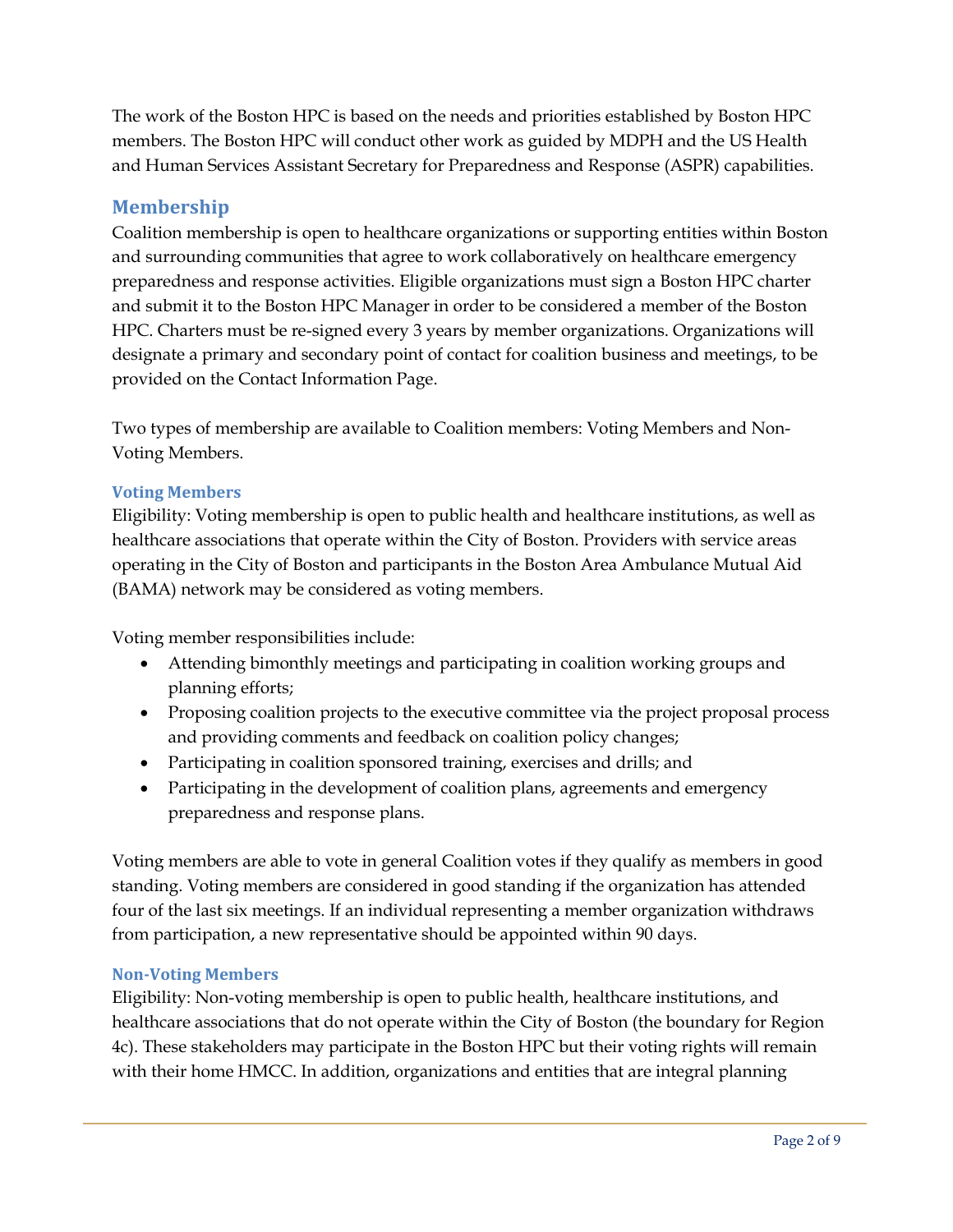partners within Boston and surrounding communities may join the Boston HPC as a non-voting member. Planning partners include but are not limited to:

- Pharmaceutical and medical device suppliers;
- Medical examiners/coroners;
- Fire services:
- Law enforcement:
- Universities/colleges;
- Homeless services providers; and
- MA National Guard.

Non-voting member responsibilities:

- Attending bimonthly meetings;
- Playing a collaborative role in Coalition planning projects;
- Participating in Coalition sponsored training, exercises and drills; and
- Participating in the development of Coalition plans, agreements and emergency preparedness and response plans.

# **General Membership Voting Process**

#### **Roberts Rules of Order**

The Boston HPC follows Roberts Rules of Order (most recent edition) to guide the conduct of any Boston HPC business.

- Voting members: Each voting member organization will have one vote in Boston HPC general member business. An organization may have more than one representative present at each meeting; however, they will only have one vote per agency.
- Proxy vote: If a member is unable to vote in a general coalition vote, the institution Point of Contact will work with the HPC Manager to designate a proxy.
- Quorum: At all meetings of the Coalition, a simple majority of the voting members shall constitute a quorum.
- Simple Majority: 51% of voting members present at the meeting.
- Conducting Boston HPC business: A quorum is necessary to conduct official Boston HPC business at a meeting. Votes in a meeting shall be determined by a simple majority vote of members.
- All scheduled general membership votes will take place via survey monkey or another online survey tool for recording purposes. Members will be given at least five (5) business days to submit their vote.

During very rare occasions a special voting session may be called by the Executive Committee. This vote may be held due to strict deadlines and unforeseen circumstances. The Boston HPC may hold special votes by email or conference call. When such votes are conducted, there shall be a reasonable opportunity of five (5) business days for all members to have input prior to the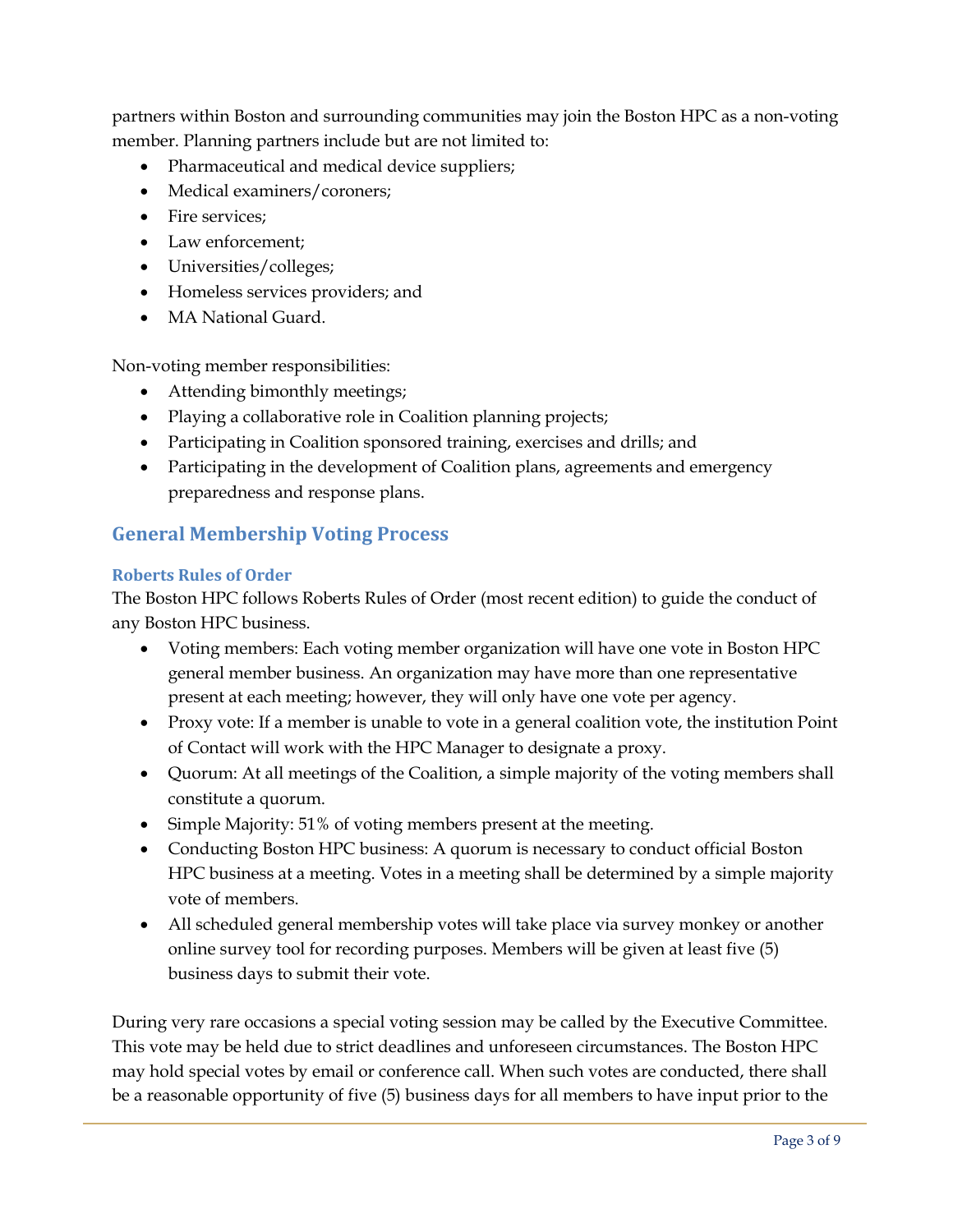vote as resources and timelines permit. Voting shall be determined by a simple majority of all eligible members.

## **Meetings**

Coalition meetings will be scheduled bimonthly. Written notice and agendas for all meetings of the membership shall be sent to members in advance of the meetings by the HPC Manager. Per MDPH, Boston HPC general membership meetings are not subject to the Massachusetts Open Meeting Law. Attendees who are not affiliated with a member organization, and who have not been approved by the Executive Committee, are subject to dismissal from any Boston HPC meeting.

Emergency meetings may be convened at the request of the Executive Committee provided that written notice is given each member at least five (5) working days prior to the proposed meeting stipulating the time, place, and objective of the meeting as resources and timelines permit. No business may be transacted at a special meeting except that specified in the notice.

# **Boston HPC Officers and Executive Committee Member Roles**

#### **Executive Committee**

The Executive Committee will act as the Boston HPC executive council and will provide strategic leadership to the Coalition. The Executive Committee will lead the development and implementation of strategic planning to provide the framework for Boston HPC activities. The Executive Committee consists of:

- Ten (10) standing discipline representatives, two members from each of the following five core disciplines, nominated or appointed by their discipline (voting members):
	- o Community Health Centers
	- o Emergency Medical Services
	- o Hospitals
	- o Long Term Care
	- o Public Health
	- o (NOTE: Emergency Management is a core discipline but does not receive Executive Committee membership or voting privileges)
- the Coalition Chair and Co-Chair (non-voting members); and
- the HPC Manager and Planning & Operations coordinator (non-voting member).

Voting Executive Committee members should not represent the same institution. If only one entity resides within a discipline, representatives from that discipline should not be of the same department, e.g. public health representatives should be from different departments/offices within the Boston Public Health Commission. If a particular discipline cannot identify two representatives that meet these requirements, exceptions can be made with the approval of the remaining voting Executive Committee members.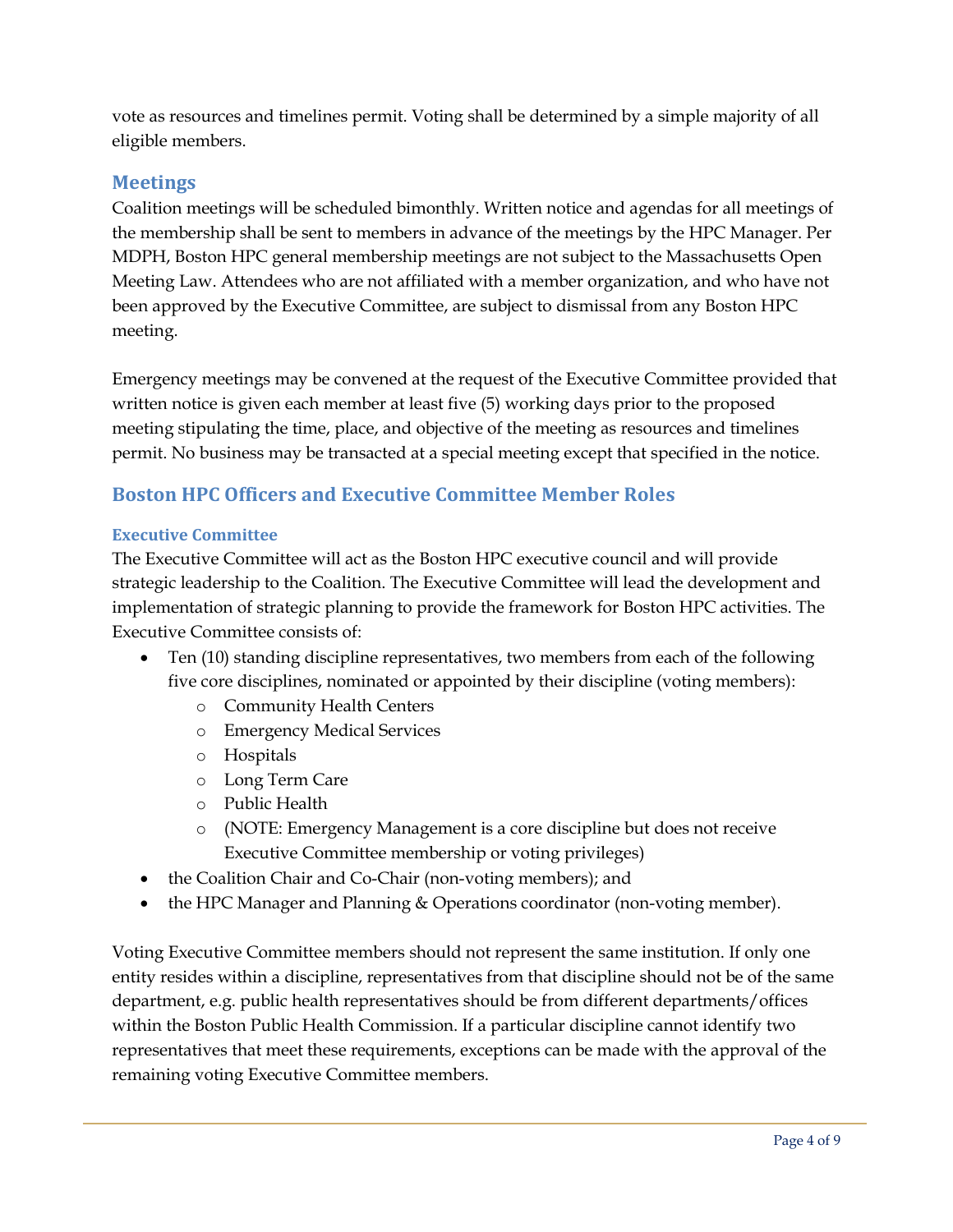Voting Executive Committee members are responsible for representing multiple organizations within their discipline. The Executive Committee has the responsibility of voting on project proposals, approving strategic plans and policy updates and budget approval. Each discipline will be able to cast one vote representing the consensus of the discipline they are representing. Each discipline will determine what consensus means within their respective structure. Disciplines cannot abstain from voting during an Executive Committee vote. An abstention of voting will count as a "No" on any voting matter. All Executive Committee voting matters shall be determined by a two-thirds majority, with four out of five votes required.

Requirements for Executive Committee members include:

- Attending and participating in a general membership meeting (or sending an appropriate designee);
- Reporting out on discipline projects and acting as the discipline voice on the Executive Committee;
- Setting agenda items and topics for meetings;
- Determining budget priorities and work plans based on general needs of coalition grant directives and approved coalition project proposals;
- Serving on a minimum of one coalition working group;
- Recruiting new members to the coalition;
- Serving a two-year term (each discipline will establish parameters on election and reelection to Executive Committee);
- Participating in Boston HPC presentations or representing the Boston HPC at stakeholder meetings, conferences, meetings or other forums, as appropriate;
- Supporting the advancement of the coalition's strategic goals and priorities

All Executive Committee members need to be a member in good standing by participating in four out of six general coalition meetings and eight out of twelve executive committee meetings per year. Participation in meetings includes active review of meeting notes, sending a designee to attend meetings, or further demonstration of Coalition engagement. Executive Committee members are required to have been a voting Coalition member for a minimum of one year.

#### **Chair**

The Chair shall coordinate with the Executive Committee to provide direction and leadership for HPC projects and initiatives. He/She shall act as chair over all Coalition meetings and develop direction for the Coalition meeting agendas while ensuring they are representative of the Committee membership. The Chair or designee shall serve as the official representative and spokesperson of the Coalition. It is the duty of the Chair to encourage participation of all disciplines during discussion and on subcommittees. The Chair will provide direction for the Co-Chair and HPC Manager to track all Boston HPC projects and action items, their alignment with the strategic plan and goals, and their timeline/progress/status to review with the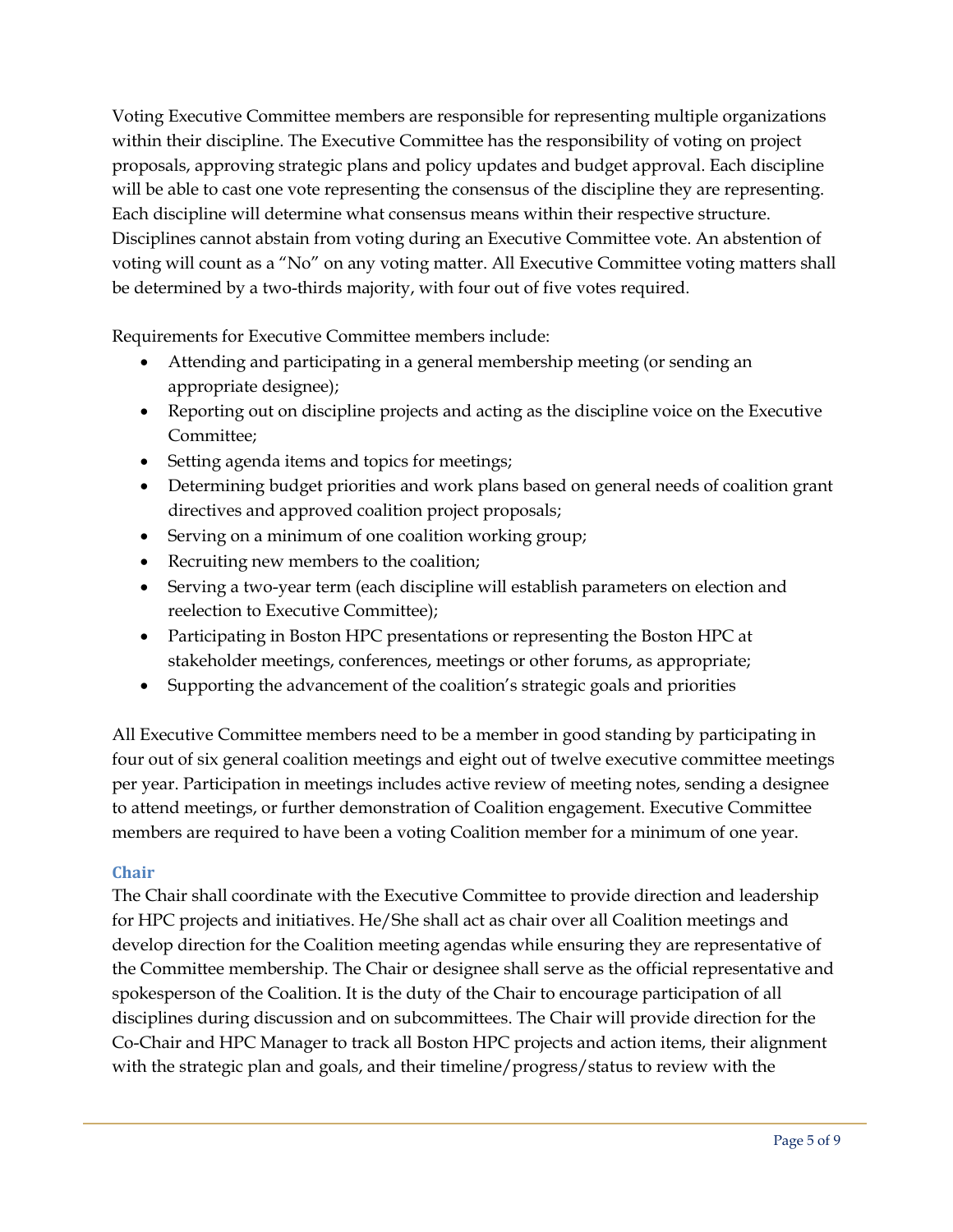Executive Committee. The Chair does not have voting privileges and cannot act as a discipline representative on the Executive Committee.

## **Co-Chair**

The Co-Chair shall perform the duties of the Chairperson in their absence. The Co-Chair may also serve as the liaison to outside agencies and perform other duties as needed in coordination with the Chair. The Co-Chair does not have voting privileges and cannot act as a discipline representative on the Executive Committee.

Co-Chairs can be nominated by any Coalition member. Nominated Co-Chairs cannot be from the same discipline as the Chair and must be a member in good standing (participate in four meetings per year).

#### **Process for Co-Chair Election**

At the end of the calendar year (during the December meeting), the Committee will accept nominations for a new Co-Chair. The nominees must be affiliated with a voting member organization. The current Chair may be nominated for re-election as Co-Chair if the members vote accordingly. Elections will be held during December of every calendar year to take effect at the beginning of the calendar year January 1st. The current Co-Chair will transition to the chair on January 1st with the newly elected Co-Chair taking their place as Co-Chair.

#### **HPC Manager**

The HPC manager is a standing position filled by a member of the Sponsoring Organization. The position includes but is not limited to the following responsibilities, see job description for complete details:

- Reviewing and maintaining member list to ensure up-to-date contacts and members in good standing;
- Serving as a member of the Executive Committee without voting privileges;
- Providing status updates and reports on Coalition projects and subcommittee work to Executive Committee;
- Coordinating communication for committee across jurisdictions;
- Supporting participation in Coalition leadership;
- Compiling grant reporting documents, for approval by Executive Committee. Will submit final approved reporting documentation to sponsoring organization;
- Serving as the initial point of contact for committee, addressing and directing inquiries and concerns; and
- Providing administrative support and strategic development of the Boston HPC membership portal
- Providing logistical and administrative support for committee meetings, including:
	- o Meeting documents/materials
	- o Meeting notes
	- o Voting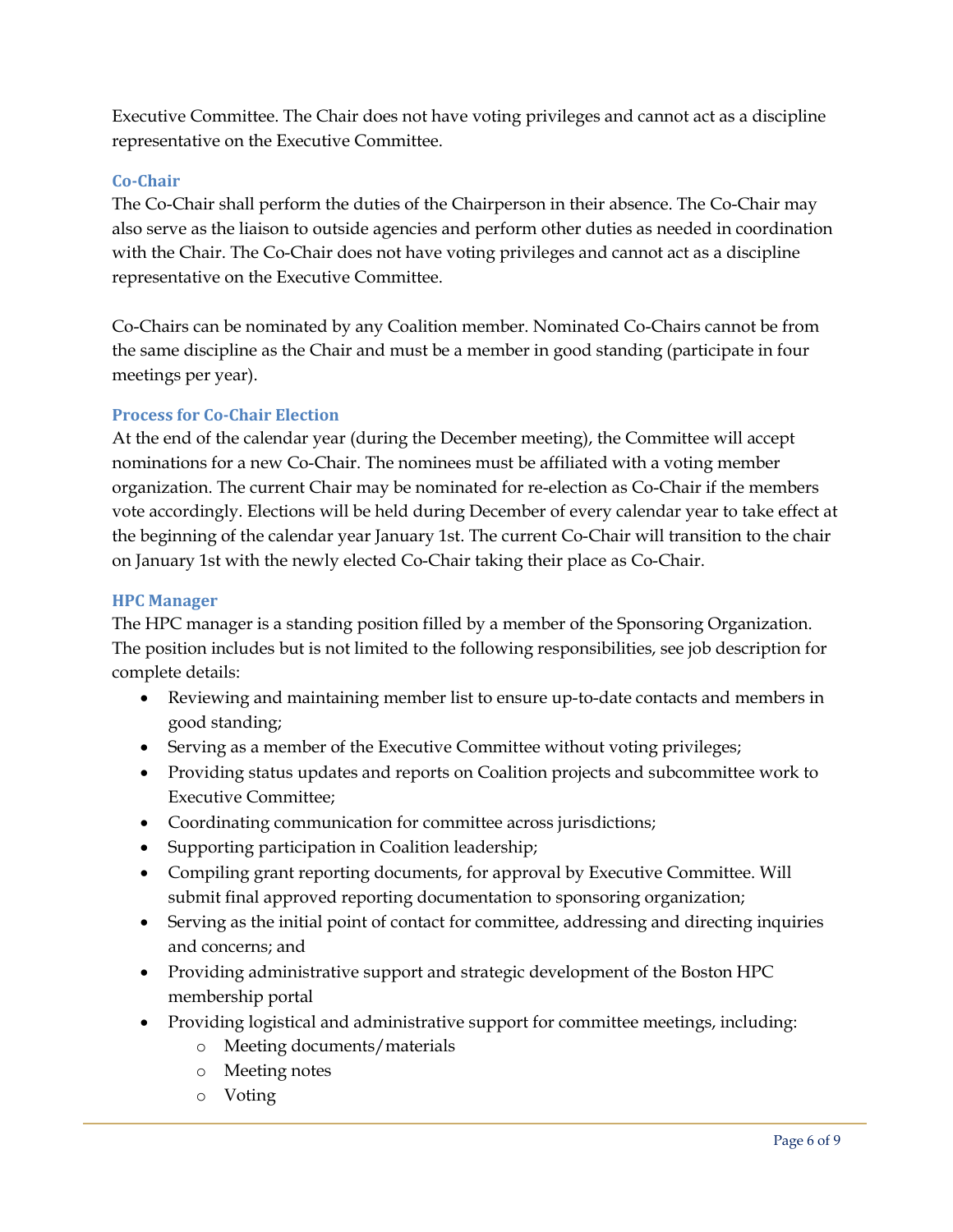## **HPC Planning & Operations Coordinator**

The HPC Planning & Operations Coordinator is a standing position filled by a member of the Sponsoring Organization. The position includes but is not limited to the following responsibilities:

- Leading development of HPC planning documents, policies and procedures;
- Supporting development and functionality of the Stephen M. Lawlor Medical Intelligence Center, the operational arm of the HPC, to support membership needs; and
- Providing operational updates and impacts to HPC membership as needed

#### **Coordination**

The Executive Committee, Chair, Co-Chair, and HPC Manager will convene once a month in an executive session to develop and/or coordinate Boston HPC strategic planning, direction, and working group/project initiatives for the Coalition. The executive body as a whole will ensure Coalition projects and initiatives are aligned and on target with the Boston HPC strategic plan goals and timelines. Boston HPC general members may be invited to attend the Executive Committee meeting as necessary.

#### **Reporting**

The Boston HPC Sponsoring Organization, the Boston Public Health Commission, is required to provide quarterly reports to the Massachusetts Department of Public Health. The Sponsoring Organization will present these reports to the Executive Committee quarterly. Any member of the Boston HPC can request a copy of these reports. The Sponsoring Organization will provide an annual report to the general coalition membership at Boston HPC meeting.

#### **Subcommittees and Working Groups**

The Coalition will establish standing and/or temporary subcommittees and workgroups to carry out its activities identified in the strategic plan and designated by the Executive Committee. All subcommittees and working groups will establish timelines and milestones for projects and provide written progress and status updates to the Chair, Co-Chair and HPC Manager one week prior to the scheduled Boston HPC meetings. A representative from the Executive Committee will sit on each Boston HPC Subcommittee and Working Group.

#### **Coalition Projects**

Voting Members in good standing can propose Coalition-wide projects to the Executive Committee via the Project Proposal Template. Project proposals must be signed off by a minimum of two disciplines other than the project proposer's discipline. Project proposals will be submitted to the HPC Manager and subsequently voted on by the Executive Committee.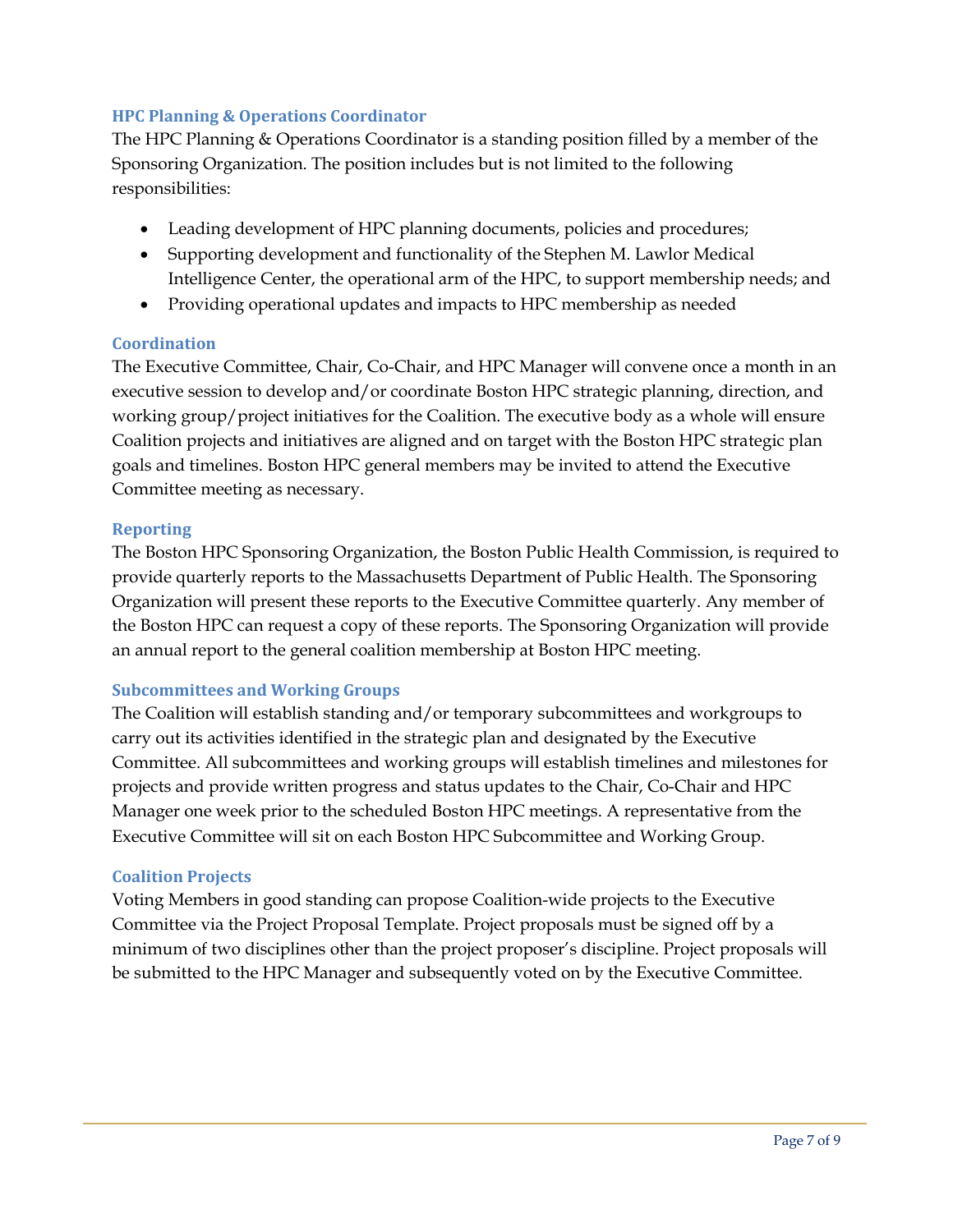# **SIGNATURE PAGE**

By signing below, I am affirming participation on behalf of my organization in the Boston Healthcare Preparedness Coalition according to the guidelines outlined in this charter.

*SIGNATORY*

| Name      | Title                             |       |        | Organization                    |
|-----------|-----------------------------------|-------|--------|---------------------------------|
| Address   |                                   |       |        |                                 |
| Email     |                                   | Phone |        |                                 |
| Signature |                                   |       | Date   |                                 |
|           | Discipline (Circle One):          |       |        |                                 |
|           | Community Health Center           |       |        | Mental Health                   |
|           | <b>Emergency Medical Services</b> |       | $\Box$ | Public Health                   |
|           | Healthcare Discipline Association |       |        | <b>University Health Center</b> |
|           | Home Health                       |       |        | Specialty Care (Please list):   |
|           | Hospital                          |       |        |                                 |
|           | Long Term Care                    |       |        | Other (Please list):            |
|           |                                   |       |        |                                 |

## **RETURN THIS FORM ELECTRONICALLY TO** [www.BostonHPC.org](http://www.bostonhpc.org/)